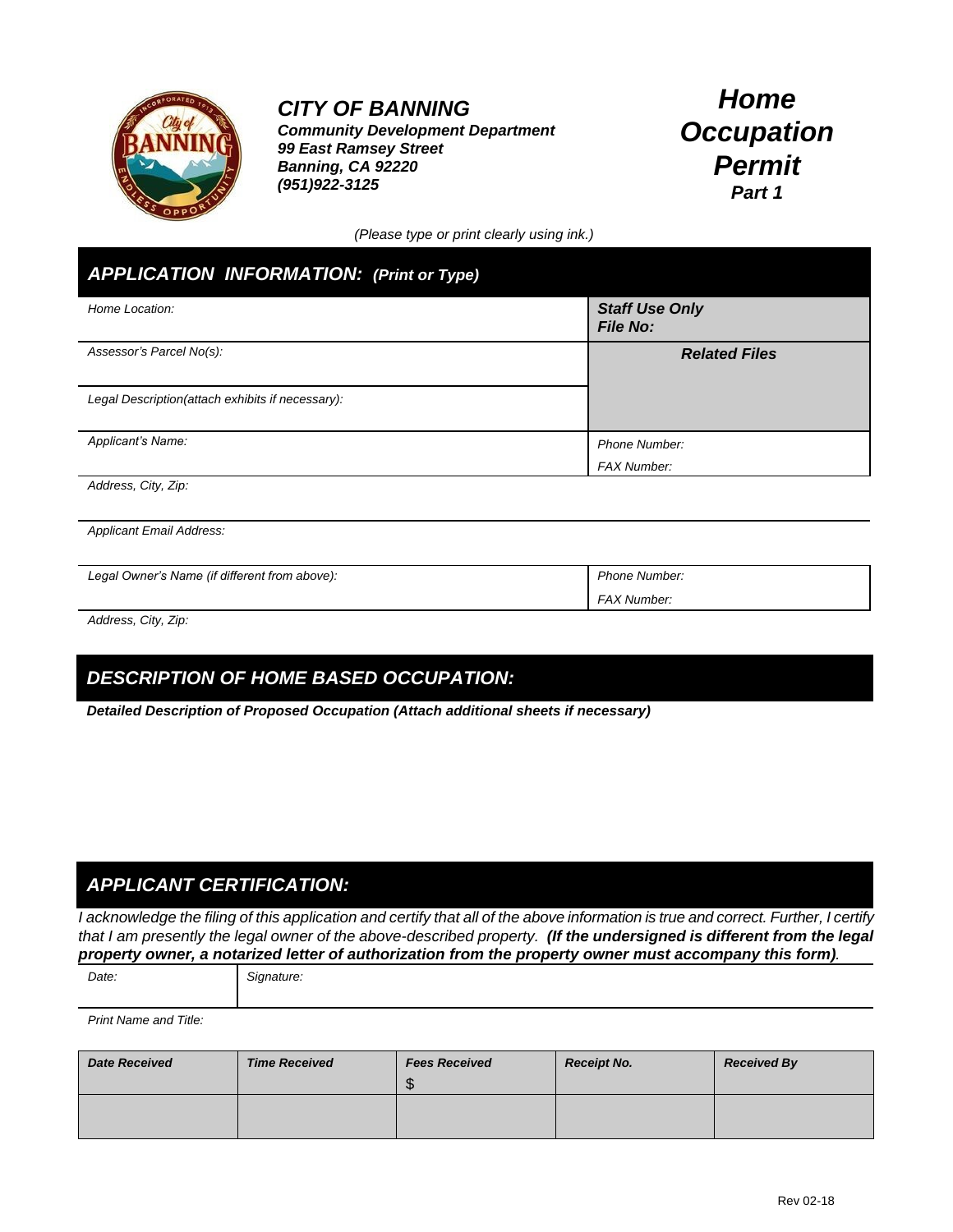#### *OPERATING STANDARDS:*

Home occupations shall comply with all of the following operating standards and parameters:

- 1. The home occupation shall not alter the appearance of the dwelling unit or its front or side yards.
- 2. There shall be no displays, sale, or delivery of merchandise, or advertising signs on the premises.
- 3. There shall be no signs other than the address and name of the residents.
- 4. There shall be no advertising, which identifies the home occupation by street address.
- 5. The home occupation shall be confined completely to 1 room located within the dwelling. It shall not occupy an area equivalent to more than 25% of the gross area of the dwelling.
- 6. No portion of any garage or carport shall be used for home occupation purposes. Horticulture activities may be conducted outdoors but only within the rear 1/3 of the lot; only one vehicle no larger than a 3/4-ton truck may be used onsite or parked onsite by the occupant directly or indirectly in connection with a home occupation.
- 7. There shall be no encroachment into any required parking, setback, or open space areas, by the home occupation. Likewise, the home occupation may not spill out onto the street or public right of way.
- 8. Material or mechanical equipment which are not recognized as being part of a normal household or hobby use may not be used or stored on the property, except for relatively small pieces of office equipment or tools.
- 9. Activities conducted and equipment or material used shall not change the fire safety or occupancy classifications of the premises. Utility consumption, including but not limited to water, gas and electric, shall not exceed that of normal residential usage.
- 10. Uses which create or cause noise, dust, light, vibration, odor, gas, fumes, toxic/hazardous materials, smoke, glare, or electrical interference or other hazards, or nuisance which can be detected by adjacent or nearby residents are not allowed as home occupations.
- 11. Only the occupants of the dwelling may be engaged in the home occupation on the property.
- 12. The home occupation shall not involve the use of commercial vehicles for delivery of materials to or from the premises, exceeding what would be allowed for a typical residence.
- 13. The home occupation shall not generate vehicular traffic in excess of the customarily associated with the land use district in which it is located.
- 14. Home occupations shall be required to obtain a current business license and Home Occupation Permit, pursuant to the City of Banning Municipal Code, and such licenses and permits shall not be transferable to another location or to another owner.
- 15. If the home occupation is to be conducted on rental property, the property owner's written authorization for the proposed use shall be obtained prior to the submittal for a Home Occupation Permit.
- 16. The Director may require any special condition to be made part of the record of the Home Occupation Permit, as deemed necessary to carry out the intent of Municipal Code Chapter 17.72.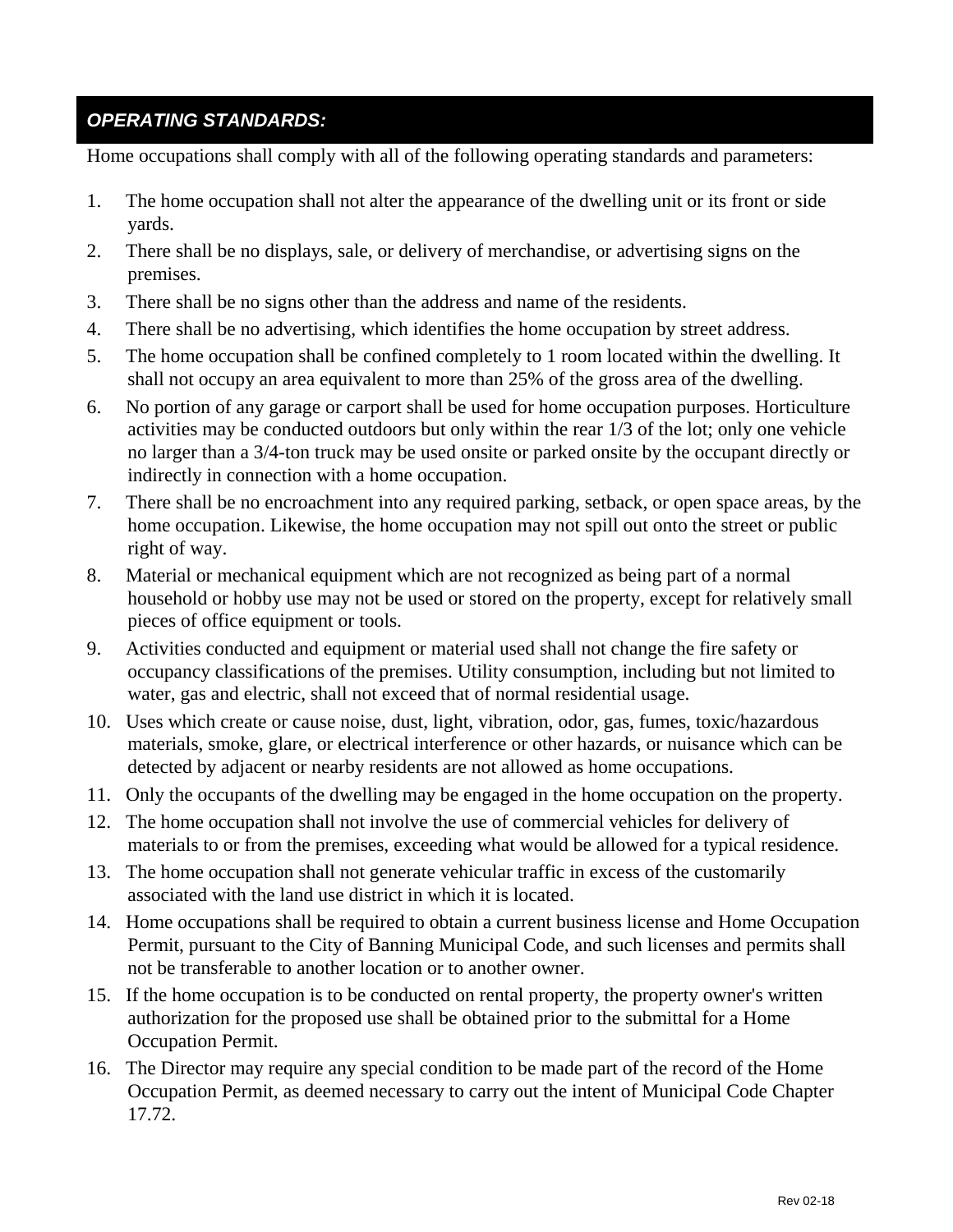

## *CITY OF BANNING*

*Community Development Department 99 East Ramsey Street Banning, CA 92220 (951)922-3125*

*Home Occupation Permit Part 2*

*(Please type or print clearly using ink.)*

#### *REASONS FOR REVOCATION:*

A Home Occupation Permit may be revoked or modified by the Director if any one (1) of the following findings can be made:

- 1. The use or combination of uses on the property, have become detrimental to the public health, safety, welfare or traffic, or constitute a nuisance.
- 2. The permit was obtained by misinformation, misrepresentation or fraud.
- 3. The use for which the permit was granted has ceased or was suspended for six (6) or more consecutive calendar months.
- 4. The condition of the home, or the area of which it is a part, has changed so that the use is no longer justified under the meaning and intent of Municipal Code Chapter 17.72.
- 5. One (1) or more of the conditions of the Home Occupations Permit have not been met.
- 6. The use is in violation of any statute, ordinance, law, or regulations.

### *OTHER CONDITIONS OF APPROVAL*

*List all other conditions required (Attach additional sheets if necessary)*

### *ACKNOWLEDGEMENT:*

*As legal owner of the property, or duly authorized agent, I/we acknowledge that I/we have read and considered the operating standards listed above and that this permit is approved with the conditions listed herein and may be revoked in accordance with the meaning of Municipal Code Chapter 17.72.*

| Signature:<br>Date: |
|---------------------|
|---------------------|

*Print Name and Title:*

| <b>HOME OCCUPATION PERMIT APPROVAL:</b> |            |                           |  |  |
|-----------------------------------------|------------|---------------------------|--|--|
| <b>Location Zone/Zoning</b>             |            | <b>Reviewed Planning:</b> |  |  |
| Date:                                   | Signature: |                           |  |  |

*Community Development Director, City of Banning*